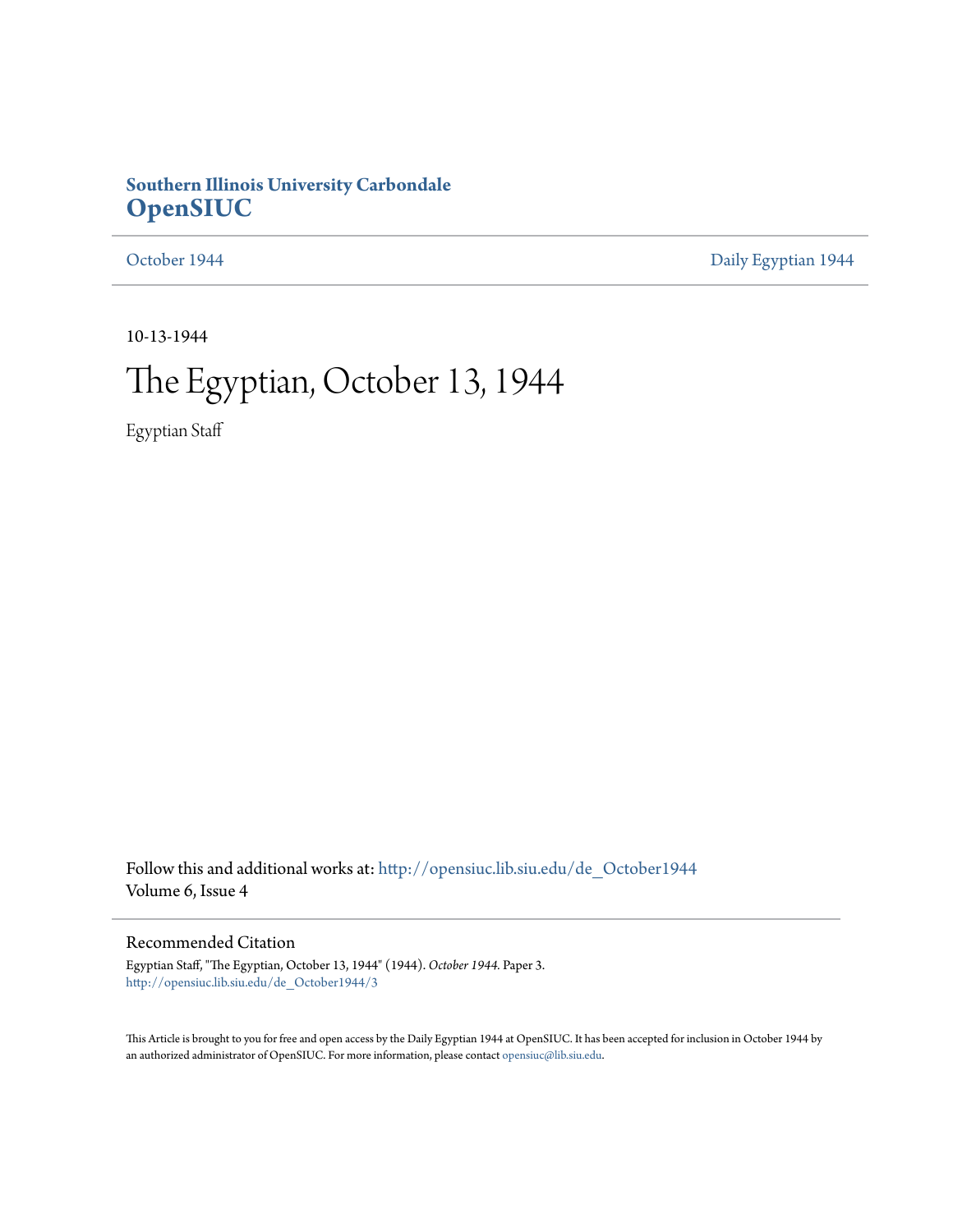

# **CONCERT SERIES OPENS MONDAY OBELISK STAFF**

### **Chicago Specialists. Will** Be On Campus For Child Guidance Clinic Next Week

The Illinois Institute for Juvenile Research and the College Bureau of Child Guidance are conducting a psychological clinic on the college campus on Tuesday, Wednesday, and The professional staff coming from Thursday of next week. are Dr. Sophie Schroeder, psychiatrist, who will in-<br>the parents of the patient; and Mr. Robert Danzig, problem on the parents of the parents of the parents the developmental and social history of the child. The psychometries will be in charge of Mrs. Douglas Parry, clinical<br>psychologist with the college Bureau of Chil Guidance. All mhers of this staff will likewise participate minars, and in the staffings.

of the incorner of the particle of the line of the particle of the particle of the particle of the particle of the particle of the particle of the particle of the particle of the particle of the particle of the particle o PRELIMINARY STUDY strution of the

PEN FORUN

FOR OCTOBER

hild Guidance Schedule

## **NAMED: DATES FOR PICTURES**

**GIFT CLUB** 

BOYS

uthern Illinois Normal Univer has started operating again

GIRLS Wed. 1

**FOR FACULTY** 

NILSSON. ENGLEBRIGHT

### **FRESHMAN OFFICERS**

City

**LOGSDON AND MULKIN** AND BARKLEY ELECTED ELECTED CHEER LEADERS

### TO APPEAR MONDAY NIGHT

#### **CAMPUS FAVORITES NOMINATED DR. DEREN, ALTON.** TO DESCRIBE NEW **FOR SOUTHERN'S HOMECOMING QUEEN AND ATTENDANTS**

The three for the coveted honor of Southern's Home ng Queen was opened officially Tuesday, October 10, when the student body voted to nominate ten junior and senior girls for queen and ten freshman and sophomore girls

The following girls were nominated for queen

**Slorence Alston, a junior from: WAR SOUVENIRS ARE** Council and a number! EXHIBITED ON CAMPUS

SERVICEMEN CON-TRIBUTE SKITS FOR

### **DON COSSACK CHORUS** TO APPEAR MONDAY 8:00. **SHRYOCK AUDITORIUM**

The Carbondale Co-operative Concert Association will<br>present at the first concert of the season the General Platoff present at the max concert of the season one sentent entro.<br>Don Cossack Chorus, outstanding Russian soloists and dan<br>cers, in Shryock Auditorium, October 16, at 8 p.m.

**EDUCATION OCURSE** 

**ASSUME DANCE RESPONSIBILITY** 

HOMECOMING PLAY

**NOTICE! F.T.A. MEETING** 



ORGANIZATIONS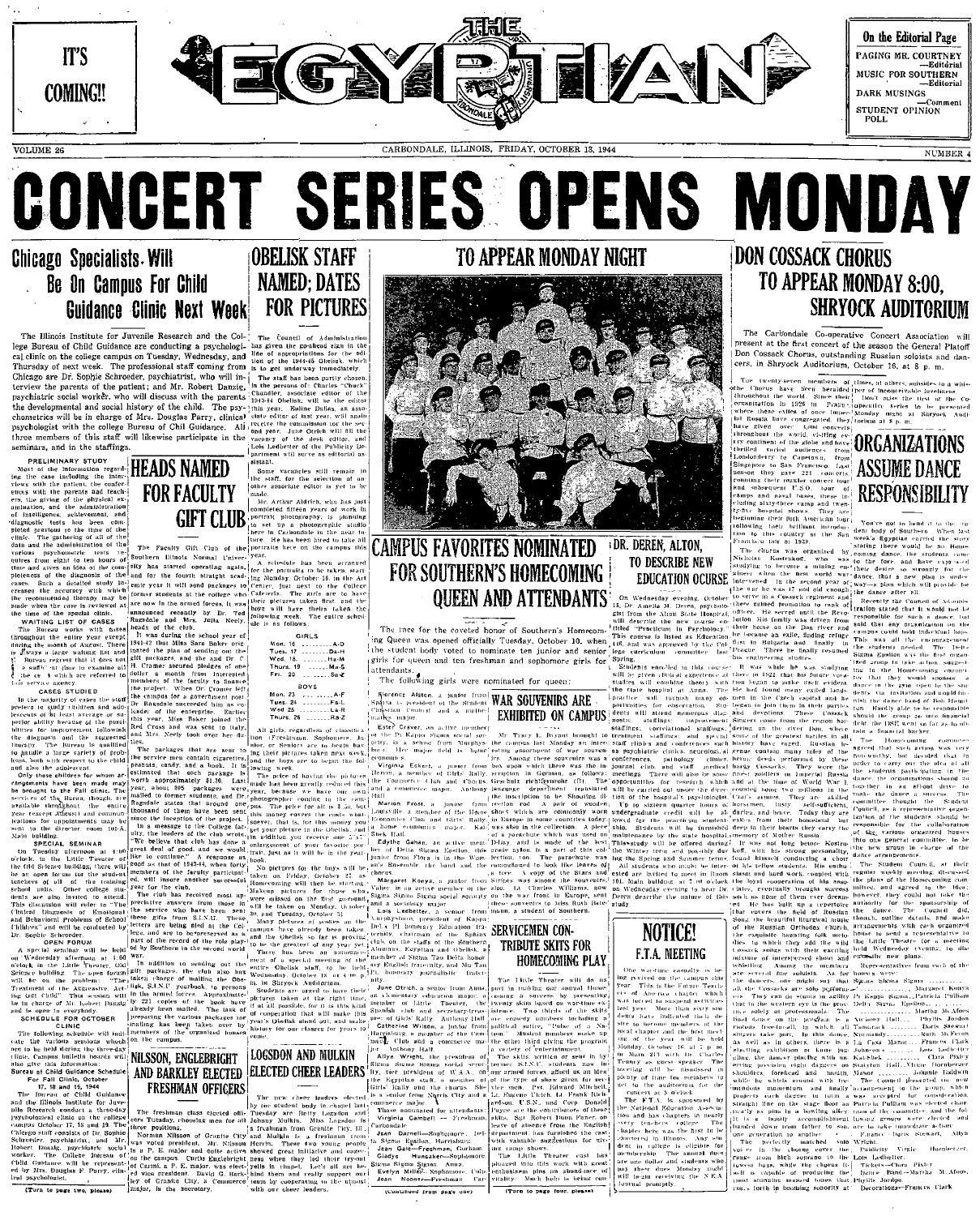

"I WOULD RATHER BE RIGHT THAN BE PRESIDENT. -.<br>-George Kaufmann

#### **PAGING MR. COURTNEY!**

Thomas J. Courtney. Democratic nomines for Governor, made several illuminating re-<br>marks concerning S.I.N.U. and the present administration of Southern in a political speech<br>at Murphysloor several days ago. Now, Mr. Courtn his views on any subject. We do not question that point. However, we do question Mr. Courtney's source of information and the authenticity of his facts.

For example, Mr. Courtney stated. "I am eliably informed that with the present Re-<br>publican political regime at S.L.N.U. (apparently existing with the sanction of Gov.<br>Green and his cohorts) the school is rapidly determine know. Neither do we know whether or not he had compared the enrollment figures of this fall term and those of the preceding fall term. We feel fairly certain, however, that if he had had these two greatly encouraging facts well in mind, he could not possibly, with any justification, have made such a fallacious and highly misrepresentative statement.

#### **CONGRATULATIONS, STUDENTS!**

Politics is again a live issue on the campus of Southern. With the recent formation of a vigorous Independent Council, the student body has been roused from their customary lethargy toward campus elections and are now asserting their opinions by active participation in student elections more strongly than they have done so for some time, We welcome this sign of renewed interest by the awareness on the part of the student of the vital issues on the campus and as an attempt by the student to solve his own problems.

We recall the instance in the not far dia ant past when only 14 students out of a student hody of well over 1000 cast ballots in an election to fill vacancies on the Student flood of well over 1000 cast ballots in an elect nominations presents a far different picture from that one. This increase can be at-<br>tributed to the efforts of the newly organized campus political groups.

a matter to the entries on the part of the whole student body should be encouraged. It is<br>more than the part of the whole student body should be encouraged. It is<br>my through mity that Southern can achieve the goal of becom Southern Hilnois, and it is only through thinking students that such unity can be utilized  $\begin{bmatrix} \text{Dec} \\ \text{Meas} \end{bmatrix}$  .

#### **MUSIC FOR SOUTHERN**

The Don Cossack Chorus will appeaer in Shryock Auditorium on Monday evening. October 16, at 8 o'clock. Admission will be granted students upon presentation of their activity tickets. Here is the chance for the students of Southern to enjoy some real enter-Under their director, Nicholas Kostrukoff, this Russian chorus has built up a tainment. repertoire that covers the field of Russian song. The spectacular dances provide a thrilling climax to the performance.

Southern Illinois sadly lacks many of the cultural advantages available in other sections where large cities are close. This is one of the rare opportunities available to residents of this section to enjoy such entertainment. In view of this fact, the students should make every possible effort to attend. The Cooperative Concert Association and the Studen Entertainment Committee have arranged this and other musical events for our benefit and pleasure. We appreciate their efforts.

The Don Cossack Chorus has gained a reputation for their splendid music and dancing the world over. Press notices from all over the nation rate it among the best. It's worth.<br>while! It's enjoyable! It's here! So don't miss it!

| Chicago Specialists<br>Will be on Campus<br>(Continued trom page ano)                                                                                                                                                                                                                                                                                                                                                                                                                                                                                            | the Rural and Elemen-, P. M.<br>tary Training Schools, 2:00- 3:00* Staffing of Case 3<br>Other college students:<br>are also invited to at 3:00 3:45* Staffing of Case 4<br>tend. The discussion -                                                                                                                                                                                                                                                                                                                                   | Room 101 Main Bldg<br>Room 101 Muin Bldg                                                                                                                                                                                                                                                                                                                                          |
|------------------------------------------------------------------------------------------------------------------------------------------------------------------------------------------------------------------------------------------------------------------------------------------------------------------------------------------------------------------------------------------------------------------------------------------------------------------------------------------------------------------------------------------------------------------|--------------------------------------------------------------------------------------------------------------------------------------------------------------------------------------------------------------------------------------------------------------------------------------------------------------------------------------------------------------------------------------------------------------------------------------------------------------------------------------------------------------------------------------|-----------------------------------------------------------------------------------------------------------------------------------------------------------------------------------------------------------------------------------------------------------------------------------------------------------------------------------------------------------------------------------|
| Major emphasis is placed uppon;<br>teacher training and the program.<br>also includes the examining and!<br>the studying of individual children.'<br>Tucsday, October 17<br>A. M.<br>9:00-12:00 Case studies 1 & 2-<br>examined by $1.3.R.$ -<br>room 101 Main Bldg.<br>P. M.<br>$2:06-2:55$ * Staffing of Case 1 -:<br>Room 101 Main Bldg. .<br>3:00-3:45* Staffing of Case 2 --?<br>Room 101 Main Bidg. i<br>4:00-4:50 Open forum for the<br>student teachers of all A. M.<br>the Training School's:00-12:00<br>Units including the<br>High School and all of- | will refer to "The 400-5:00<br>Clinical Diagnosis of<br>Emotional and Beliav-<br>ioral Problems<br>٥ť<br>School Children" and:<br>will be in charge of<br>Dr. Sophie Schroeder.<br>if you have questions<br>you would like to have<br>discussed, piease bringi<br>them to the office of<br>Bureau (101-A.<br>the <b>state</b><br>Main building) several:<br>days ahead of time. A. M.<br>Wednesday, October 18<br>Case studies $3 \& 4$ -<br>Examined by $1.1.R. = 1:00.11:50$ <sup>*</sup> Staging of Case 5<br>room 101 Main Bldg. | Open Forum, "Trea<br>ment of the Aggressi<br>Acting-Out Child".TI<br>This will be under t<br>direction of Mr. Rob<br>Danzig and is open<br>student teachers a<br>to other .college a<br>dent. Its will be he<br>in The Little Thear<br>of the Old Science B<br>Thursday, October 19<br>13:00-11:00 Case Study 5 -Exa<br>ined by 1.J.R.-Ro<br>101 Main Bldg.<br>Room 101 Main Bldg |

#### THE EGYPTIAN **DARK MUSINGS**





A PROCED FITCHES 1. The latter of particle in the latter of a strength of the set of the set of the set of the set of the set of the set of the set of the set of the set of the set of the set of the set of the set of the



Form Europa Content Content Content Content Content Content Content Content Content Content Content Content Content Content Content Content Content Content Content Content Content Content Content Content Content Content Co

1941 Member **Pissociated Collegiate Press** Apple state of MARONIA ASSEMBLY OF MARON ASSEMBLY SCHELAR TO College Publishers Representative

1942

FRIDAY, OCTOBER 13, 1944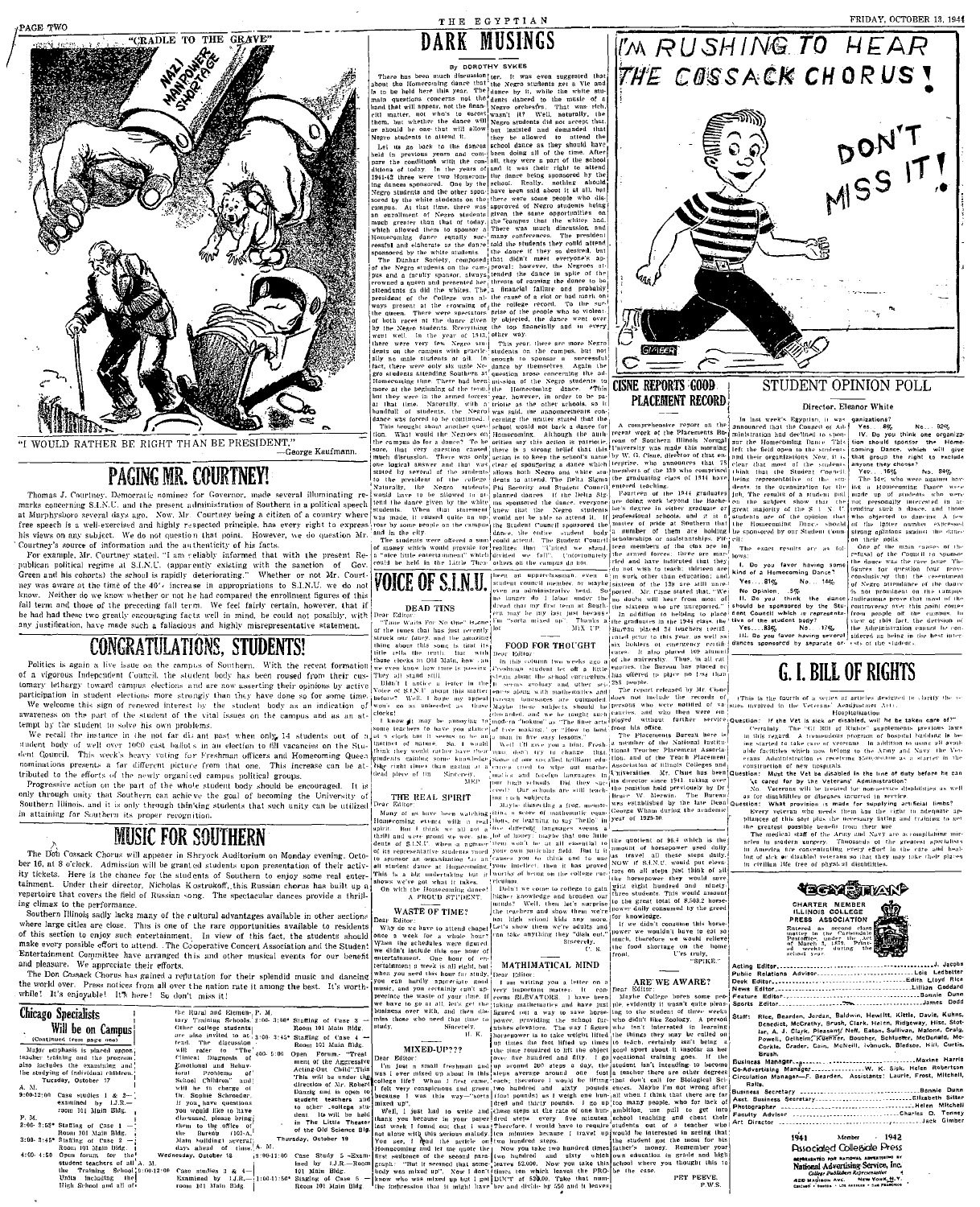### **S. I. N. U.** FEATURES **DON COSSACKS FEATURE SONGS** OF RUSSIA, SPECIALTY DANCES Shelley

FRIDAY, OCTOBER 13, 1944

**IF RUDDIH, DF EUIHE171 D'ANUELO** per karen de la conservat de la conservat de la conservat de la conservat de la conservat de la conservat de la conservat de la conservat de la conservat de la conservat de la conservat d a distinguishing term, and refers to the 1,200 mile river Don<br>which runs through the district from which these Cossacks

which runs through the district from which these Cossacks<br>
cone.<br>
The Cossacks were the finest sol-  $^{[0.064]}_{[0.016]}$  of the section<br>  $T_{\rm B}$  to consider the finest sol-<br>  $^{[0.066]}$  considers and the excitering final of

**SPEAKING** Fate did not cheat fair in taking<br>him hefore the National election.<br>the died without knowing whether<br>his horse won or not—and without<br>OUI knowing which one he was

For **MYSELF** 



**FAMOUS LAST LINE** .<br>Not do you have a date-but d<br>we have a dance? \*\*\*\*\*\*\*\*\*\*\*\*\*\*\*\*\*\*\*\*\*\*\*\*\*\*\*\*

\$5.95 to \$15.00





............<br>»rirten: ple in Hollywood base

SNIDER HILL Note that it is a structure in the structure of the structure of the structure of the structure of the structure of the structure of the structure of the structure of the structure of the structure of the structure of the

ADVISING A STUDENT .<br>Wrap myself in dignity of ye<br>And lecture him(He vawns hind his band)

Mine counsel wise, to .<br>With counsel wise, to .<br>doubts and fears,<br>"Neath weight of words<br>not understand, ...

nd all the while I'd like him how<br>I, too, was restless in<br>Refore youth came... to

p greed and hatred<br>understand?)

concernation:<br>
content<br>
content:<br>
content:<br>
with life as shapeless as the<br>
shifting sand.<br>
a b it, boy . . . your blunders<br>
mobly metant<br>
mobly metant wisdom<br>
mobly metant wisdom

un temas you<br>understand? the anne descarat

**MYSELF**<br>
BY ANTICON DEVICE CONTROL DEVICE AND THE CARE CONTROLL DEVELOP IN THE CARE TOWARD IN THE CARE INTO A CONTROLL DEVELOP IN THE CARE INTO A CONTROLL DEVICE AND THE CARE INTO A CONTROLL DEVICE CONTROLL DEVICE AND TH tions have been finded to the Gate of the Box 12 and the studies of the studies of the Box 12 and the studies of the Studies of the Studies of the Studies of the Studies of the Studies of the Studies of the Studies of the

**CONGRESS** 

**BOWLING** 

**LANES** 

are it column in Notewo--there is [Kentucky, dwelling together in<br>
an election compating that useds<br>
now than a ancedote of Palis's ALUMN (VP DESTINY).<br>
Here then an ancedote of Palis's film (Point are presented as the pr

Portrait **SCIENCE STILL PRODUCES MIRACLES WIRACLES**<br> **EXECUTE:**<br> **EXECUTE:**<br> **EXECUTE:**<br> **EXECUTE:**<br> **EXECUTE:**<br> **EXECUTE:**<br> **EXECUTE:**<br> **EXECUTE:**<br> **EXECUTE:**<br> **EXECUTE:**<br> **EXECUTE:**<br> **EXECUTE:**<br> **EXECUTE:**<br> **EXECUTE:**<br> **EXECUTE:**<br> **EXECUTE:**<br> **EXECUTE:**<br> **EXEC C. Cliff Grindles** 

**Studios** 

Carries - Distinction

University at Monroe St

Phone 344

## **ON THE** BY MYROM.<br>
This week we devote our space<br>
to William "Bill" Woods. Woods<br>
High School He then enter-<br>
High School He then enter-<br>
I. F. N. U. bis schooling was liter-<br>
ingred in June 1912, when he was<br>
" to report to Scott **SOCIAL FRONT**

THE EGYPTIAN

QUIZ FEATURE

Do the sir security plan points, recently compiled by represe<br>tives from Russia, the United States. Britain, and China,<br>clude an assembly, council, world court?

Who is representing the U.S. at the Allied Conference<br>held in Russia this week?

**MUSICANA** By NORMA MARTIN

.<br>ign a new, long-term chotract w<br>the MGM's Anchors Aweigh, in

in a caracteristic

 $\frac{1}{2}$  (Herburging).

Pritchard stopped at Chelsen Music the

ow corrying by delayed broadcast

NOC promine in the diagnosis of the New World, which the various contribution of the New World, which the various contries in this hemisphere.<br>Next Saturday plike program will stress Mexican music<br>Next Saturday plike progr

Eugens Ormandy, recently returned from a three-month touted and the Sonth Patche of the philodice the Philodice and a series of State Patche and Conditional Common and a series of State process are the philodice of the an

 $P_{\text{H}}$  country  $D_{\text{H}}$ 

**NOW I LAY ME DOWN TO SLEEP by Ludwig Bemelmans**<br>author of just ismedians. Austro-America.<sup>4</sup> artist and author of just<br>matter, loss-published this ince and the proceding up to hore) and<br>because an incorrection space is t

**STRONG SATIRE ON** 

adst war in:<br>United States

**ALL A TANK** 

How old was Wendell Willkie when he died? How many times have the Cardinals captured the World Serle

championship?

pie in 11011) wuxu<br>marks like that

(Bollywood)<br>Be is now ready to<br>next movie telesse w<br>sings and dances.

Which of the St. Louis teams won the 1944 World's Series an<br>and what was the score of the final game?

DELTA SIGNA EPSILON<br>The Delta Sig pledges entertained<br>the actives with a hayrid<br>Tiesday, October 10. The destine havride Truessiay, October 10. The destine-<br>from was the Dodd farm, where<br>expresses and control and on-<br>expresses and contents and change of the set of the content<br>effect. At 10 o'clock the revellers,<br>cell, then, but happy, boarde

Frank Sinates, recently with MARTIN expect to the press for the press for the property unit of the property remains about the<br>linear term of the property of the property of the property of the<br>property of the state of the Annie Maudsley, an alumni<br>now teaching in the Granite Annie Siausocy, and Granite-City<br>
is now tenching in the Granite-City<br>
grade school, spent the week-end<br>
at the Chapter House and attended<br>
at the Chapter House and attended<br>
ern and Charleston.<br>
Annue and Charleston.

rate following alumns were well-<br>coned at the Delta Sig meeting on Monday. October 2: Mrs. Geneval,<br>Zilerman, Mrs. Mary Pankey, Mrs.<br>Mary Prances phillips and Miss<br>Mary Prances phillips and Miss<br>Mary Phonipson. to be inducted into the T. S

The One O'Clock Jump is probably the best most famous, and most<br>Deputar famo number ever composed. It stands for the Beste (count)<br>Basie (and, for the Motro band, for Kansas City Jazz in general, Now<br>the Two O'Clock Jump s The Delta Ske, are online more<br>in the point of the state of the state of the contraction and respectively<br>discussed in the state of the state of the state of the state state<br>in the state of the state of the state state of may Principal imaging at the<br>lead Simons of the link latest time. The state of the state of<br>the state of the link latest time. The state of the state of the<br>state of the state in the state of the state of the state of the<br>

**PI KAPPA SIGMA**<br>
PI KAPPA SIGMA<br>
PI KAPPA SIGMA<br>
PI KAPPA SIGMA<br>
DEL TO THE CONSECTED PUT IN THE CONSECTED AS THE CONSECTED IN THE REAL PROPERTIES IN THE REAL PIECE IN THE CONSECTED PIECE IN THE CONSECTED PIECE IN THE CO assess the State Chartery Helen, "State the Boys" come two life of the Boys" come two life. They are not Model of November End Wouldn't H Be Nies-<br>What I for Hose. Boys are not made of November 2014 when the Chinese Charte

Miss Erlene Johnson, Sophamore, of Carbondale, was recently initially<br>at ated into the Pi Karpa Sigma sortionity,<br>sigma sigma Sigma Sigma Sigma<br>Sigma Sigma Sigma Sigma Sigma Sigma Sigma Sigma Sigma Sigma Sigma Sigma Sigma Sigma Sigma Sigma Sigma Sigma Si

CRIM A SIGMA SIGMA (The church was likeled by all<br>all the sigma performance of the Tall Sigma performance of the Tall Sigma performance of the conduction<br>of the system and the system of the conduction of the conduction of

 $\begin{tabular}{ll} \multicolumn{2}{l}{\textbf{2.1.}\hspace{1.2cm}cm} \multicolumn{2}{l}{\textbf{2.1.}\hspace{1.2cm}cm} \multicolumn{2}{l}{\textbf{2.1.}\hspace{1.2cm}cm} \multicolumn{2}{l}{\textbf{2.1.}\hspace{1.2cm}cm} \multicolumn{2}{l}{\textbf{2.1.}\hspace{1.2cm}cm} \multicolumn{2}{l}{\textbf{2.1.}\hspace{1.2cm}cm} \multicolumn{2}{l}{\textbf{2.1.}\hspace{1.2cm}cm} \multicolumn{2}{l}{\textbf{2.1$ **PEOPLE AND INSTITUTIONS** epresentative from Central office

> ar stu is humbers of the Camarack.<br>is Young, Wauda Kirtle, Flor<br>Frailey, and Geneva Dunn,<br>to Binford last week-end to raticy, and tensor count,<br>to Butcard is week-end to<br>Evelyn Parker and Irene<br>a, evelynemeters. They all<br>ed welter cousts and visited<br>engliboring town of Mt Ver-

**SINU Football Schedule** , номи



PAGE THREE

The Case of the Case of the Case of the Case of the Case of the Case of the Case of the Case of the Case of the Case of the Case of the Case of the Case of the Case of the Case of the Case of the Case of the Case of the Ca with Mine Kat Shek's cousin, he<br>His trip led him through Sor<br>His trip led him through Sor<br>Worth, Tex., there he was delay<br>of Morth, Tex., there he was delay<br>is the way he said it. The was delay<br>is the way he said it. The w

clays late at transp Clayboarne, the service of the served in the served of the served of the served of the served of the served of the served of the served of the served of the served of the served of the served of the se lions.<br>- mast unhanny dan in tu.

medical discharge<br>d the army and re **PHI** teall ïй yame manuary us.<br>| army life was a lot

As remembrances of his army<br>tife he has the tollowing medal-<br>all of which he won: sharpshoot<br>or riflemans, marksman machine<br>gan marksman with Thompson anaras<br>Tutstal module towards discharaed

**EVEN HE** 

**E**BOUGHT **BONDS** 

Not only for the<br>Well-Groomed Outer

Appearance

You'll receive, come to

Horstman's **Cleaners** 

**BILLIARDS** 

**POOL** 

CARBONDALE

**BILLIARD PARLOR** 

Carbondale, Illinoi-

,,,,,,,,,,,,,,,,,,,,

for the mental satisfacti

stand the solution of Particulum<br>Replacement Center for everyones<br>replacement, Bilt was then some to Angel Island he assisted in the action<br>angel Island he assisted in the transfers of Jup. German and Itsel  $\frac{18}{18}$  discharacter  $\frac{1}{10}$ <br> $\frac{1}{100}$  and  $\frac{1}{100}$ <br> $\frac{1}{100}$  and  $\frac{1}{100}$ <br> $\frac{1}{100}$  and  $\frac{1}{100}$  dome a small job ian prisoners of war. While in the line

Infantry Battalion

be financied into the U.S. Army<br>was then sent to Camp Wight.<br>Texas, here le completed<br>de infantry truining, He trained<br>in the 60th Infantry Battalion<br>Dinement Cotter for everyons

MYRON O'BRIEN

APPA PH<br>
Reprinted a formal production<br>
Sappa Phi heid a formal production<br>
Sappa Phi heid a formal production<br>
The church was lighted by altament<br>
The church was lighted by altament<br>
candles. All the ritinal was conducted

FAMARACK<br>FOur members of the Tamarack **Balance Barret** nonsentear kurs will.<br>Miss Anderson. At the c<br>the party a birthday cake<br>served to all the girls.

**Smitty's Confectionery** ed the thermodel of the reservoir and the reservoir and New York. Throwing rolling plan, were exerged for the evening's electricity of the control of the evening's electricity and two-space control of the price of order th 307 South Illinois Ave. SANDWICHES AND FOUNTAIN SERVICE

ia Ecuador, where the with acted as chaperon.<br>• General and his staff | JOHNSON CO-OPERATIVE<br>athor reincarpates the | Johnson's Coop, held, their

A shave platest powerful transfer in the based possession and the component of the two two states of the component of the platest control of the component properties of the platest control of the based of the based of the is that the chemerals  $\frac{1}{1}$ . The mand on the Manor and their<br>chef, the Granerals  $\frac{1}{1}$ . The mand on the Manor and their<br>entlepay, is un contributed in the ratio of the Manor stimulating hike<br>entlepay, is un contri

BUY WAR BONDS!

**CLINE VICK DRUGS**